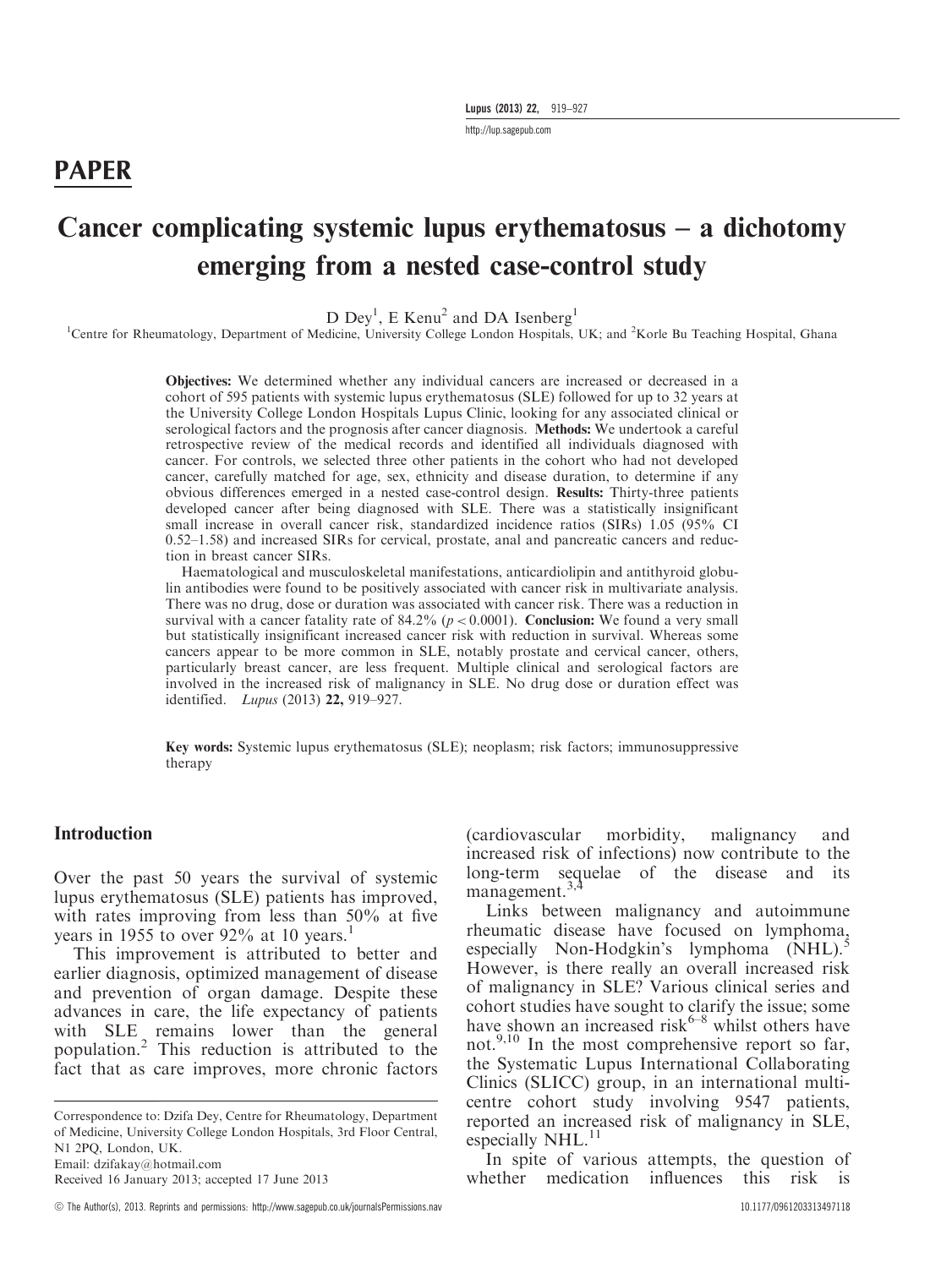unresolved. Studies in patients with rheumatoid arthritis (RA) and post-organ transplant have confirmed the increased risk of malignancy associated with immunosuppressive drugs, but this still remains inconclusive in patients with  $SLE.<sup>12-14</sup>$ 

There are several hypotheses about the pathogenesis of malignancy in SLE, including medication use, interaction with viruses, disordered immunosurveillance, and coexistence of other diseases like Siögren's and RA that have a known association with malignancy.<sup>15–19</sup>

To explore the possible pathogenic risk factors further, we undertook a detailed analysis within the University College London Hospitals (UCLH) lupus cohort of 36 patients who have developed cancer, analysing the disease manifestations, autoantibody profile, associated diseases and in particular, the steroid and immunosuppressive regimens they were treated with. We have taken advantage of the unusually long-term follow-up (up to 32 years) and data recording in this cohort to establish, as accurately as possible, the relative risk of cancer and the specific types of malignancy after the diagnosis of SLE. We were particularly interested to discover whether the increased incidence, if any, is associated with the clinical characteristics of patients or the type of immunosuppressive therapy and if so, what cumulative dose or time interval of exposure is associated with this risk, and to review the prognosis and cause of death in the cohort after developing cancer.

# Methods

Approval for this study was obtained from the UCLH Research and Development Committee.

# Study population

The UCLH Lupus Clinic has a cohort of 595 SLE patients diagnosed and followed up for up to 32 years, i.e. from 1978 to the end of December 2010. All patients followed up over time are entered into the cohort when they fulfil the American College of Rheumatology (ACR) revised classification criteria for SLE.<sup>20</sup>

# Selection of cases and controls

We identified all 36 individuals who have developed cancer after being diagnosed with SLE and selected as controls three individuals for each of the ''cancer cases'' who have SLE, but have not developed cancer in the cohort during this period

Lupus

of observation. The controls were carefully matched for age, sex, ethnicity and disease duration. These control patients had disease duration within five years of their matched index case.

No cases of drug-induced, discoid lupus or undifferentiated autoimmune disease were included in this cohort study. However, cases of SLE meeting the ACR criteria, who have met standard criteria for other autoimmune conditions, were included to examine the possible links with concomitant diseases, such as Sjögren's syndrome, which has been found to increase cancer risk.

#### Case definition

Cancers were identified through the hospital medical records and confirmed by histological or autopsy reports. Cancer cases had been identified by clinical features suggestive of cancer and incidental findings, and some cases of cervical cancer were identified through a routine screening programme offered to all women in the United Kingdom (UK) in the relevant age group.

The health system in the UK requires patients to have family practitioners, and regular correspondence between the practitioner and the lupus clinic helps to guarantee that any malignancy identified by either ''side'' will be communicated effectively. As part of the malignancy studies conducted by the SLICC group, we have been in contact with the UK National Cancer Registry to check for any cancer cases our SLE patients reported to them. Thus it is most unlikely that any case of malignancy was missed in our cohort.

#### Index date

The follow-up period was from the date of diagnosis of SLE till the last review date or death or 31 December 2010. (Disease duration was ascertained as the time of diagnosis of SLE, i.e. when the patients reach their fourth lupus criterion, to the date of their cancer diagnosis.)

We undertook retrospective analysis of the medical records of the patients, collecting data on age, sex, date of diagnosis of SLE and cancer, duration between cancer and SLE diagnosis, type of cancer diagnosed, time to death if relevant, clinical manifestations, autoantibody profile, smoking history, nonsteroidal anti-inflammatory drug (NSAID) use, immunosuppressive drug use- type, cumulative dosage and duration of use and other concomitant conditions.

Patients were generally deemed to have been ''on'' individual immunosuppressive drugs if they had been taking them for a minimum of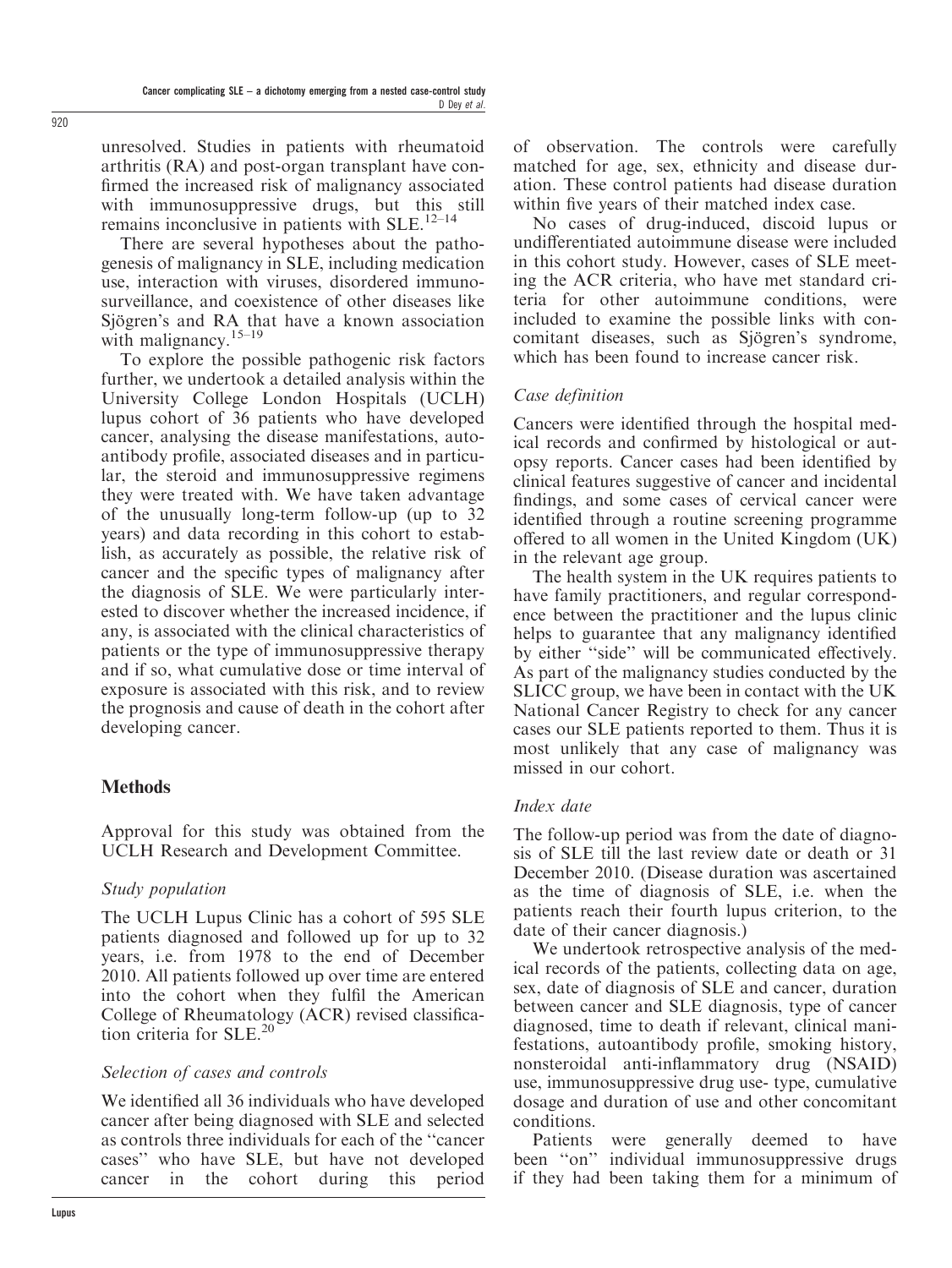three months. Anti-double-stranded DNA (antidsDNA) and extractable nuclear antibodies (ENA) were assessed using a Euro Diagnostica enzyme-linked immunosorbent assay (ELISA). Anti-dsDNA antibodies were also tested by the immunofluorescent Crithidia assay. Patients were considered to be anti-dsDNA antibody positive if they were ever Crithidia positive or had an ELISA result more than twice the upper limit of normal on two occasions. Complement component levels were measured by laser nephelometry. We have used the same anti-DNA, anti-ENA and C3 assays for over 20 years and, utilizing stored serum samples for patients who lived (and in some cases died), we have tested samples obtained early in the course of disease with the current methods utilizing stored samples so that we can genuinely say that all of our patients have had their serum tested by the same methodology. We used results obtained around the period they were classified as fulfilling the ACR criteria for SLE for consistency.

Use of drugs and immunosuppressive agents from time of SLE diagnosis up to the time of the diagnosis of cancer (ever or never, cumulative dose over time and duration of use) was calculated for cases with cancer and up to the defined end of follow-up for those without.

To assess the damage accrued, we used the SLICC/ACR damage index. Though not a measure of disease activity, it has been shown to reflect cumulative disease activity over time.<sup>21</sup>

# Statistical analysis

Statistical Packages for Social Sciences version 18.0 (SPSS Inc, Chicago, IL, USA) was used for data entry and analysis. Standardized incidence ratios (SIRs, the quotient of observed to expected cancers) were also calculated for males and females, overall cancer and individual cancers using the Thames Cancer Registry's five-year annualized age and gender-specific cancer rates per 100,000 population for the southeast of England<sup>22</sup> and their 95% confidence intervals (CIs) were attained by using observed cases as a Poisson variable and its associated interval from formulae based on the Poisson distribution.<sup>23</sup> The expected number of malignancies (E) was calculated as the sum of all person-years at risk in the age group (i) from the cohort study (ni) multiplied by the age- and sexspecific cancer rates for the South East of England in the age group  $i$  ( $Ri$ ) using the expres- $\lim_{n \to \infty} \frac{dE}{dt}$  and  $\lim_{n \to \infty} \frac{dE}{dt}$  (*ni*)  $\times Ri$ .

The relation between cancer and the probable risk factors was explored by comparing clinical

and serological characteristics of patients who developed malignancies and those who had not developed malignancies in a nested case-control design. Case fatality rate was calculated as a percentage of deaths in the cohort with malignancy over total number of cases in that cohort through their disease course and cancer fatality rate as deaths directly due to cancer over deaths in the cohort with malignancy. With development of cancer (cases) as the dependent variable and demographic characteristics, clinical and serological factors as independent variables, univariate analysis was conducted using the  $2 \times 2$  contingency table for each of the independent variables to determine any association between them and the development of malignancy. Following the univariate analysis, variables that attained a  $p$  value  $< 0.1$  were retained for multivariate analysis. However, as few variables met the criteria for inclusion into the multivariable analysis (i.e.  $p$  value < 0.1), all variables were included into the model. A backward elimination procedure form of the logistic regression model was used to calculate the odds ratio (ORs) and 95% CIs for the risk of cancer development.

# **Results**

A total of 595 SLE patients were followed up until 31 December 2010. Of these patients, 81 died and a further 58 were no longer being followed up in our clinic. Eight have been followed up in other (notably renal) clinics in our hospital and 50 have moved away, some to be followed up in other UK clinics and others overseas.

Out of the 595 patients, we estimate that we have lost complete contact, long-term, with only 25 patients. In this cohort analysis we did not get complete data for only one patient and could not completely match all the male cancer cases. A total of 37 malignancies were diagnosed in 36 patients. Four of these were diagnosed in patients before SLE onset. One patient was diagnosed with two different malignancies, one before the onset and one afterwards. Those malignancies before the onset of SLE were eliminated from the analysis, which was therefore undertaken on 33 patients.

# Demographic characteristics

Thirty females and three males developed cancer after diagnosis of SLE (Table 1). The mean duration of follow-up was 14.7 years. Total personyears of follow-up was 8910.51, and the mean age at diagnosis of SLE and cancer was 33.5 (SD 12.7)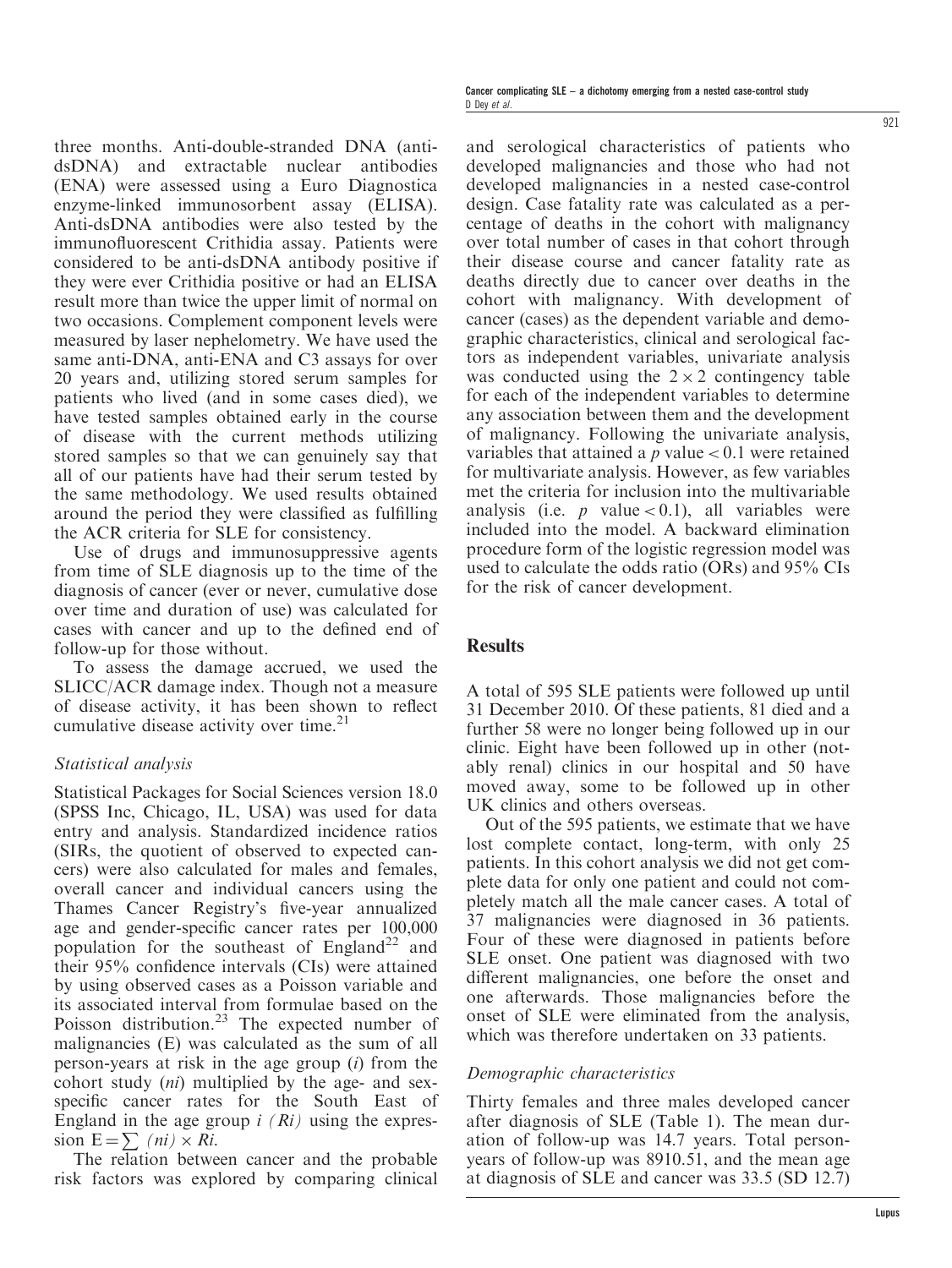922

**Table 1** Univariate analysis with odds ratio (OR),  $95\%$  confidence intervals ( $95\%$  CIs) and p values comparing clinical, serological characteristics and medical treatment of SLE cancer cases and controls

| Demographic Characteristics                   | Cases $n = 33$ (%) | Controls<br>$n = 94$ (%) | 0R                       | 95% CIs                  | p value $< 0.05$         |
|-----------------------------------------------|--------------------|--------------------------|--------------------------|--------------------------|--------------------------|
| Clinical features                             |                    |                          |                          |                          |                          |
| Mucocutaneous                                 | 30 $(90.9\%)$      | 73 (77.7%)               | 2.9                      | (0.8, 10.4)              | 0.12                     |
| Musculoskeletal                               | $2(6.1\%)$         | 1 $(1.0\%$               | 5.9                      | (0.5, 67.7)              | 0.17                     |
| Neuropsychiatric                              | $7(21.2\%)$        | $23(24.5\%)$             | 0.8                      | (0.3, 2.2)               | 0.81                     |
| Cardio respiratory                            | $7(21.2\%)$        | $23(24.5\%)$             | 0.8                      | (0.3, 2.2)               | 0.81                     |
| Gastrointestinal                              | $0(0\%)$           | $2(2.1\%)$               | $\overline{\phantom{0}}$ |                          | NA                       |
| Ophthalmic                                    | 14 $(42.4\%)$      | 53 (56.4%)               | 0.6                      | (0.3, 1.3)               | 0.22                     |
| Renal                                         | $15(45.5\%)$       | 34 (36.2%)               | 1.5                      | (0.6, 3.3)               | 0.41                     |
| Haematological                                | $20(60.6\%)$       | 83 (88.3%)               | 0.2                      | (0.1, 0.5)               | 0.001                    |
| Immunological profile                         |                    |                          |                          |                          |                          |
| Antinuclear antibodies                        | 33 $(100\%)$       | $90(97.9\%)$             | 1.4                      | (1.2, 1.5)               | 0.39                     |
| Anti-dsDNA antibodies                         | $18(54.5\%)$       | 61 $(64.9\%)$            | 0.7                      | (0.3, 1.5)               | 0.30                     |
| Rheumatoid factor                             | 11 $(33.3\%)$      | $28(29.8\%)$             | 1.2                      | (0.5, 2.8)               | 0.80                     |
| Anti-Sm antibodies                            | $3(9.11\%)$        | $12(12.8\%)$             | 0.4                      | (0.1, 2.1)               | 0.35                     |
| Anti-RO antibodies                            | $7(21.2\%)$        | $29(30.9\%)$             | 0.6                      | (0.2, 1.5)               | 0.37                     |
| Anti-La antibodies                            | $6(18.2\%)$        | $9(9.6\%)$               | 2.1                      | (0.7, 6.4)               | 0.21                     |
| Anti-RNP antibodies                           | $9(27.3\%)$        | $23(24.5\%)$             | 1.2                      | (0.5, 2.8)               | 0.82                     |
| Low C <sub>3</sub>                            | $11(33.3\%)$       | 44 (46.8%)               | 0.6                      | (0.3, 1.3)               | 0.22                     |
| Lupus anticoagulant                           | $7(21.2\%)$        | $13(13.8\%)$             | 2.2                      | (0.8, 5.9)               | 0.16                     |
| Anticardiolipin antibodies                    | $9(27.3\%)$        | $33(35.9\%)$             | 0.4                      | (0.2, 1.2)               | 0.07                     |
| Coombs positivity                             | $6(18.2\%)$        | $25(26.6\%)$             | 0.6                      | (0.3, 1.6)               | 0.48                     |
| Antithyroid globulin antibodies               | $2(6.1\%)$         | $25(26.6\%)$             | 0.2                      | (0.4, 0.8)               | 0.01                     |
| Smoking (ever)                                | $15(45.5\%)$       | 44 (46.8%)               | 0.9                      | (0.4, 2.1)               | 0.92                     |
| NSAID use                                     | $6(19.4\%)$        | $24(25.8\%)$             | 0.6                      | (0.2, 1.7)               | 0.48                     |
| Aspirin use                                   | 13 (41.9%)         | $35(37.6\%)$             | 1.2                      | (0.5, 2.7)               | 0.68                     |
| Steroid use                                   | $25(80.6\%)$       | 74 (78.7%)               | 1.3                      | (0.5, 3.5)               | 0.41                     |
| Hydroxychloroquine                            | 24 (77.4%)         | $67(71.3\%)$             | 1.1                      | (0.4, 2.6)               | 1.00                     |
| Azathioprine (AZA)                            | 15 (46.9%)         | 45 (47.9%)               | 0.9                      | (0.4, 2.1)               | 1.00                     |
| Methotrexate (MTX)                            | $2(6.5\%)$         | $8(8.5\%)$               | 0.8                      | (0.2, 4.1)               | 1.00                     |
| Cyclophosphamide (CYC)                        | $8(25.8\%)$        | 24 (25.5%)               | 0.9                      | (0.4, 2.5)               | 1.00                     |
| Cyclosporine                                  | $1(3.0\%)$         | $3(3.2\%)$               | 0.9                      | (0.1, 16.4)              | 1.00                     |
| Mycophenolate mofetil (MMF)                   | $2(3.0\%)$         | $13(13.8\%)$             | 0.4                      | (0.1, 1.8)               | 0.35                     |
| Rituximab                                     | $0(0\%)$           | $19(20.2\%)$             | $\overline{\phantom{0}}$ |                          | NA                       |
| Hypothyroid                                   | $2(6.5\%)$         | $12(12.8\%)$             | 0.4                      | (0.1, 2.1)               | 0.35                     |
| Hyperthyroid                                  | $0(0\%)$           | $4(4.3\%)$               | $\overline{\phantom{0}}$ |                          | NA                       |
| Rheumatoid arthritis                          | $1(3.0\%)$         | $2(2.1\%)$               | 1.4                      | (0.1, 16.4)              | 1.00                     |
| Undifferentiated autoimmune rheumatic disease | $0(0\%)$           | $0(0\%)$                 | $\equiv$                 |                          |                          |
| Sjögren's                                     | 3(9.1)             | 9(9.6)                   | 0.9                      |                          |                          |
| Diabetes                                      | $2(6.5\%)$         | $5(5.3\%)$               | 1.1                      |                          | $\overline{\phantom{a}}$ |
| Sarcoidosis                                   | $0(0.0\%)$         | $1(1.1\%)$               | $\equiv$                 |                          | $\overline{\phantom{0}}$ |
| Myositis                                      | $0(0.0\%)$         | $2(2.1\%)$               | $\overline{\phantom{0}}$ | $\overline{\phantom{m}}$ | NA                       |
| Liver cirrhosis                               | $0(0\%)$           | $2(2.1\%)$               | $\overline{\phantom{0}}$ |                          | NA                       |
| Antiphospholipid syndrome                     | $1(3.0\%)$         | $9(9.6\%)$               | 0.3                      | (0.0, 2.4)               | 0.45                     |
| Myasthenia gravis                             | $0(0.0\%)$         | $0(0.0\%)$               | $\overline{\phantom{0}}$ |                          | NA                       |
| Scleroderma                                   | $1(3.0\%)$         | $1(1.1\%)$               | 2.9                      | (0.8, 47.8)              | 0.45                     |
| Other autoimmune disease                      | $15(45.5\%)$       | 40 $(42.6\%)$            | 1.1                      | (0.5, 2.5)               | 0.84                     |
| SLICC damage                                  | 26 (47.3%)         | 29 (52.7%)               | 0.12                     | (0.0, 0.36)              | 0.0001                   |

Abbreviations: n: number; NA; not analysed; SLE: systemic lupus erythematosus; NSAID: nonsteroidal anti-inflammatory drug; anti-dsDNA: anti-double-stranded DNA; SLICC scores: Systemic Lupus Erythematosus International Collaborating Clinic scores.

years and 50.3 (SD 14.8) years, respectively. The mean time interval between diagnosis of SLE and cancer was 16.4 (SD 9.73) years. The majority of patients were Caucasian (90.9%) and most cancer cases occurred in Caucasians. Nineteen (57.6%) of the 33 cancer patients died during the follow-up

period, with a cancer fatality rate of 84.2%; significantly more people died from cancer than noncancer causes ( $p < 0.0001$ ).

There was a small but statistically insignificant increase in overall cancer risk, SIR 1.05 (95% CI 0.52–1.58).The most frequently occurring cancers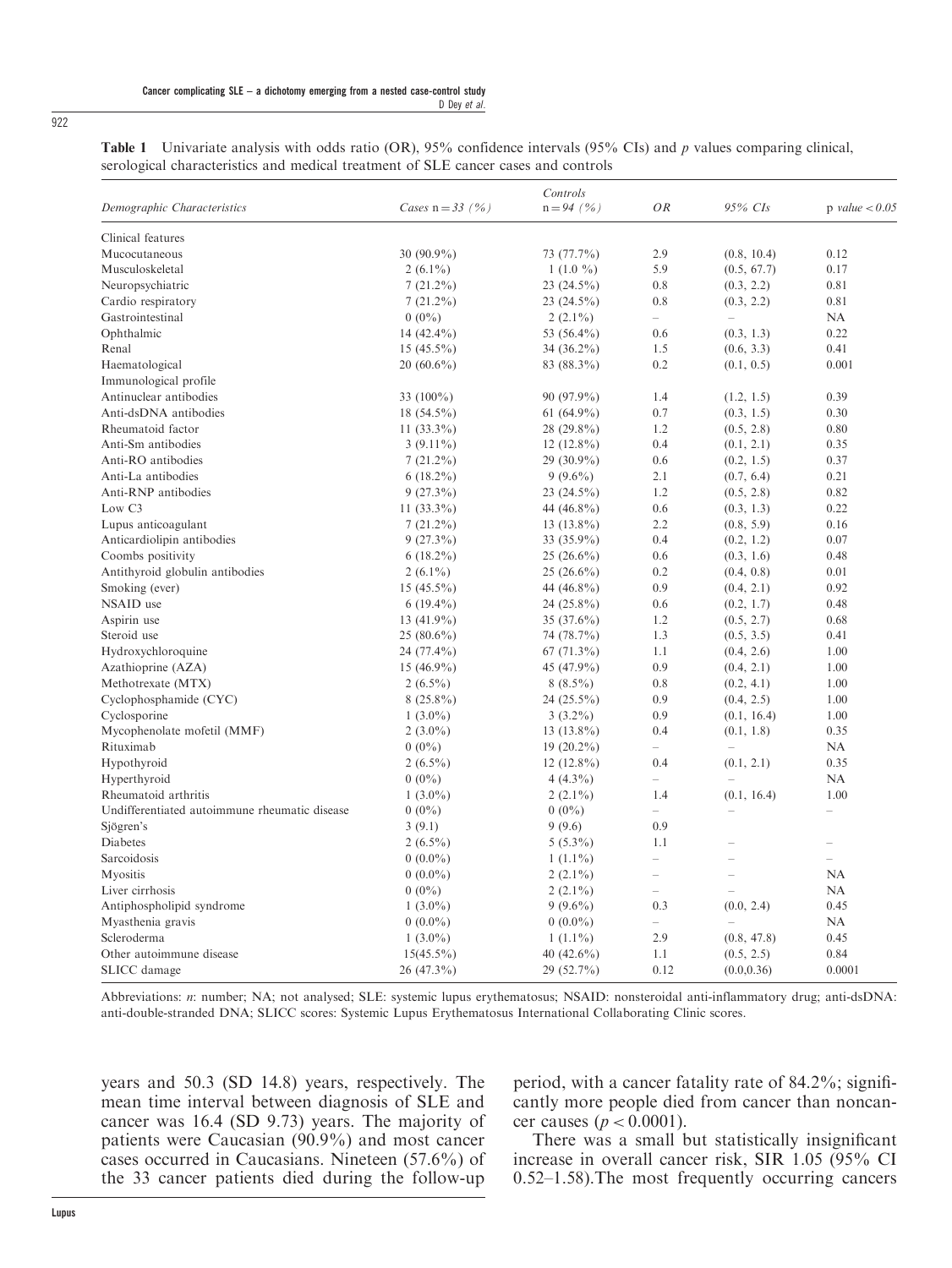Table 2 Cancers observed and expected in SLE cancer patients with standard incidence ratios (SIR) and 95% confidence intervals (95% CIs) compared to the general population. Risks for other malignancies were not calculated as there were no comparable data for the general population

| <i>Characteristics</i>                  | <i>Observed</i> | Expected  | <b>SIR</b> | 95% CIs        |
|-----------------------------------------|-----------------|-----------|------------|----------------|
| All cancers                             | 33              | 31.5      | 1.05       | $0.52 - 1.58$  |
| Female                                  | 30              | 29.0      | 1.03       | $0.66 - 1.40$  |
| Male                                    | 3               | 3.0       | 1.00       | $0.29 - 1.06$  |
| Lung cancer                             | 5               | 2.9       | 1.72       | $0.97 - 2.47$  |
| Breast cancer                           | 5               | 10.5      | 0.48       | $0.35 - 0.64$  |
| Cervical cancer                         | $\overline{c}$  | 0.5       | 4.00       | $3.50 - 4.50$  |
| Anal cancer                             | $\overline{2}$  | 1.1       | 1.80       | $1.48 - 2.12$  |
| Prostate cancer                         | 3               | 0.7       | 4.29       | $1.09 - 10.24$ |
| Non-Hodgkin's                           | 1               | 1.1       | 0.91       | $0.87 - 0.95$  |
| lymphoma (NHL)                          |                 |           |            |                |
| Pancreatic cancer                       | 1               | 0.7       | 1.43       | $1.32 - 1.54$  |
| Hodgkin's disease                       | $\overline{c}$  | NR.       | NR.        | NR.            |
| Vulval cancer                           | 1               | NR.       | NR.        | NR.            |
| Cholangiocarcinoma                      | 1               | NR.       | NR.        | NR.            |
| Appendiceal cancer                      | 1               | NR.       | NR.        | NR.            |
| Large granular lymphocytic<br>leukaemia | 1               | NR.       | NR.        | NR.            |
| Cancer of the cheek                     | 1               | NR.       | NR.        | NR.            |
| Gall bladder cancer                     | 1               | NR.       | NR.        | NR.            |
| Cancer of the tongue                    | 1               | <b>NR</b> | NR.        | <b>NR</b>      |
| Skin cancer                             | 2               | NR.       | NR.        | NR.            |
| Bowel cancer                            | $\overline{c}$  | NR.       | <b>NR</b>  | NR.            |
| Hepato-biliary cancer                   | 1               | <b>NR</b> | <b>NR</b>  | <b>NR</b>      |

SLE: systemic lupus erythematosus; NR: not recorded;  $p$  value < 0.05.

following the diagnosis of SLE were breast and lung cancers, with five cases each (15.2%).

Using the South East England age standardized cancer rates, there were statistically increased SIRs for cervical, prostate, anal and pancreatic cancers. The age standardized incidence rates for the other cancers were not available for comparison (Table 2).

The majority of cases, nine (27.3%), were in the 30 - to 39-year age group, and  $69.7\%$  were  $> 40$ years. Malignancy was diagnosed in two patients less than a year after SLE diagnosis and both cases were breast cancers in patients less than 50 years of age (Table 3).

Univariate analysis found a statistically significant association between cancer and antithyroid globulin antibodies, haematological manifestations and SLICC damage scores (Table 1).

As few of the variables met a  $p$  value cut-off point of 0.1 for inclusion into the model, all variables were entered into the multivariate analysis model. There was a statistically significant positive association found with musculoskeletal 7.94 (95% CI 1.68–37.82) and haematological manifestations 4.64 (95% CI 2.05–10.06), anticardiolipin 9.17

| <b>Table 3</b> SLE cases with cancer and their observed cancer |
|----------------------------------------------------------------|
| frequencies for various age ranges and duration between SLE    |
| and cancer diagnosis                                           |

| Age range in years for<br>SLE cases with cancer | Observed cancer |  |  |
|-------------------------------------------------|-----------------|--|--|
|                                                 | frequency       |  |  |
| $0 - 20$                                        | $\theta$        |  |  |
| $20 - 29$                                       |                 |  |  |
| $30 - 39$                                       | 9               |  |  |
| $40 - 49$                                       | 7               |  |  |
| $50 - 59$                                       | 7               |  |  |
| $60 - 79$                                       |                 |  |  |
| > 80                                            | $\mathfrak{D}$  |  |  |
| Duration between SLE diagnosis                  | Observed cancer |  |  |
| and cancer in years                             | frequency       |  |  |
| $<$ 1                                           | 2               |  |  |
| $1 - 5$                                         | 2               |  |  |
| $6 - 10$                                        | 8               |  |  |
| $11 - 15$                                       | 5               |  |  |
| $16 - 20$                                       | 4               |  |  |
| > 20                                            | 12              |  |  |

SLE: systemic lupus erythematosus.

(95% CI 2.73–30.78), and antithyroid globulin antibodies 2.91 (95% CI 1.0–12.64).

None of the medications used showed an association with cancer risk, and further analysis showed no critical dose or duration effect for cyclophosphamide use and no association with cancer.

There was no clear association between duration of disease and susceptibility to either a solid or haematological malignancy. Seventy-five per cent of cases that occurred less than ten years after SLE diagnosis were solid tumours and 25% were haematological, namely Hodgkin's lymphoma and one large granular lymphocytic (LGL) leukaemia. Two lung cancers occurred less than ten years after SLE onset, and for the haematological malignancies, 50% of patients were younger than 50 years at diagnosis and the other half older than 50 years. All cancers occurring after 20 years of disease duration were solid tumours. Cumulative survival fell in the first five years after a cancer diagnosis with a very sharp drop in the first year; survival at five years was less than 20%; at 20 years less than 10%; and almost 0% at 22 years. Only three of the controls died, two from ischemic heart disease and one committed suicide. Those < 50 years when they developed cancer after SLE diagnosis tended to die faster than the 50-plus year groups (Figure 1).

#### **Discussion**

Determining accurate cancer risk in a disease like SLE, which nowadays may affect patients for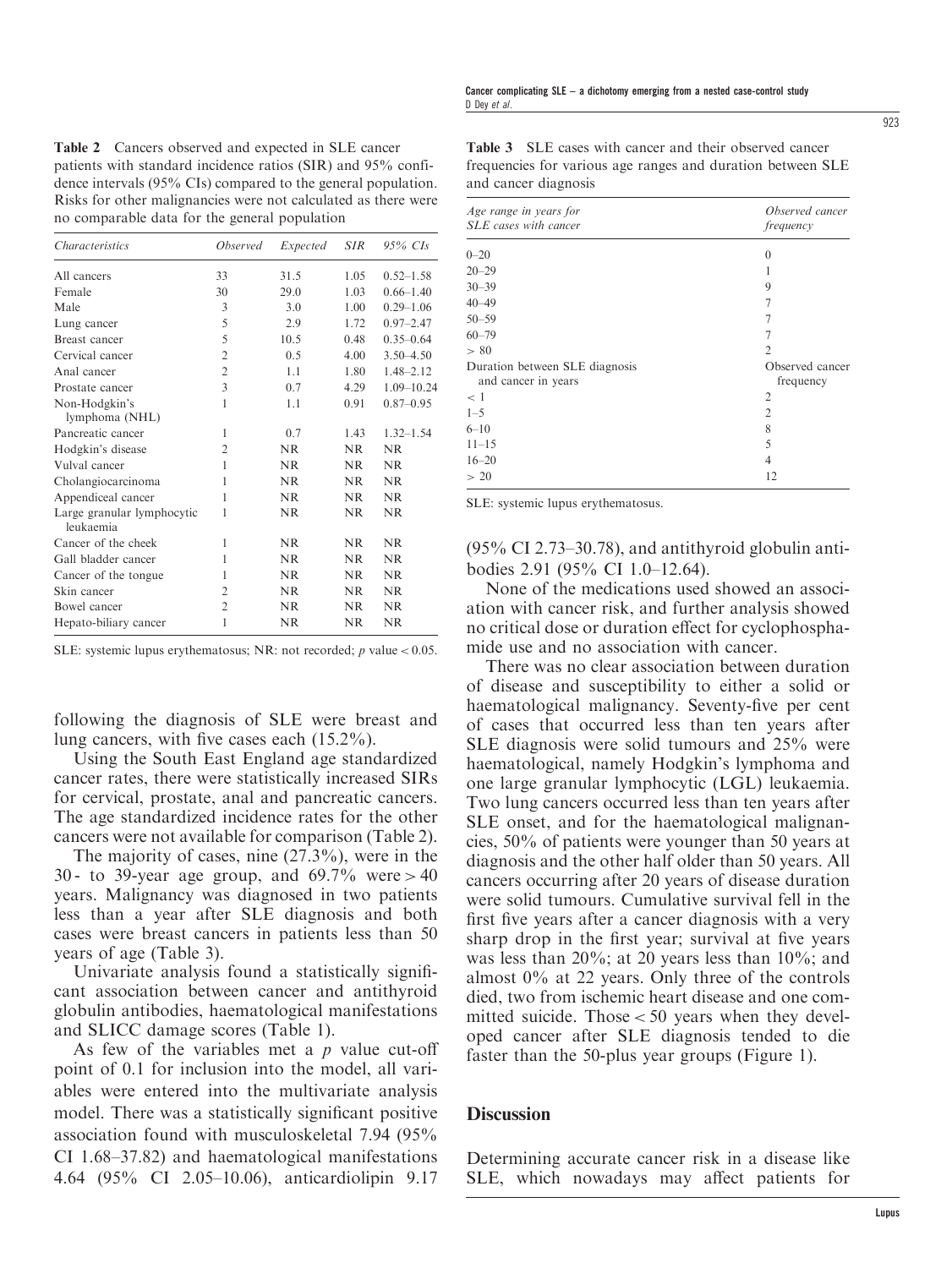

Figure 1 Kaplan Meier survival function curve: survival curve for cancer cases comparing ages < 50 and >50years.

several decades, is very challenging. The SLICC study<sup>11</sup> captured cancers reported in almost 10,000 patients. While the denominator is most impressive (and our group was a contributor to this effort), given that over 23 centres were involved it is inevitable that variation in the quality and completeness of data must have occurred. Furthermore, the mean duration of follow-up was only eight years, limiting the ability of the study to link long-term immunosuppressive use to cancer development. The SLICC study was also, for understandable reasons, unable to comment on any cancer association with lupus serology, disease activity or damage.

The present study has attempted to address some of these problems. We have followed up almost 600 SLE patients for up to 32 years as assiduously as possible, losing only 25 patients to any kind of long-term follow-up. Thus mean duration of our patient follow-up is almost twice that of the SLICC study. We have reported on links to serological abnormalities (using the same assays throughout the study) damage and indirectly (albeit incompletely) disease activity. The nested case-control study design in our study is advantageous in that the estimates derived in this way

should be virtually identical to a full cohort analysis, and if associations are found this could be explored further in cohort studies.

The main findings in this study are a small but statistically insignificant overall increased risk of cancer in SLE in contrast to previously reported studies of increased cancer,  $6-8,11,24-28$  with a particular increase in prostate, anal, pancreatic and cervical cancers but smaller than expected numbers of breast cancer.

In the SLICC cohort, a reduced incidence of endometrial and probably breast and ovarian cancers were found. Though breast cancer cases were the highest number of cancer cases recorded together with lung cancer in our cohort, there was no increased risk compared to the general population. A recent study exploring whether risk alleles of the single-nucleotide polymorphisms (SNPs) influencing the risk of acquiring SLE may be offering some protection against breast cancer found only two out of the 17 SLE SNPs studied to be negatively linked with breast cancer in the genome-wide association studies (GWAS) data. The significance of this is, however, not clear and is being explored further, but may help to explain the lowered risk of breast cancer in SLE patients.<sup>29</sup>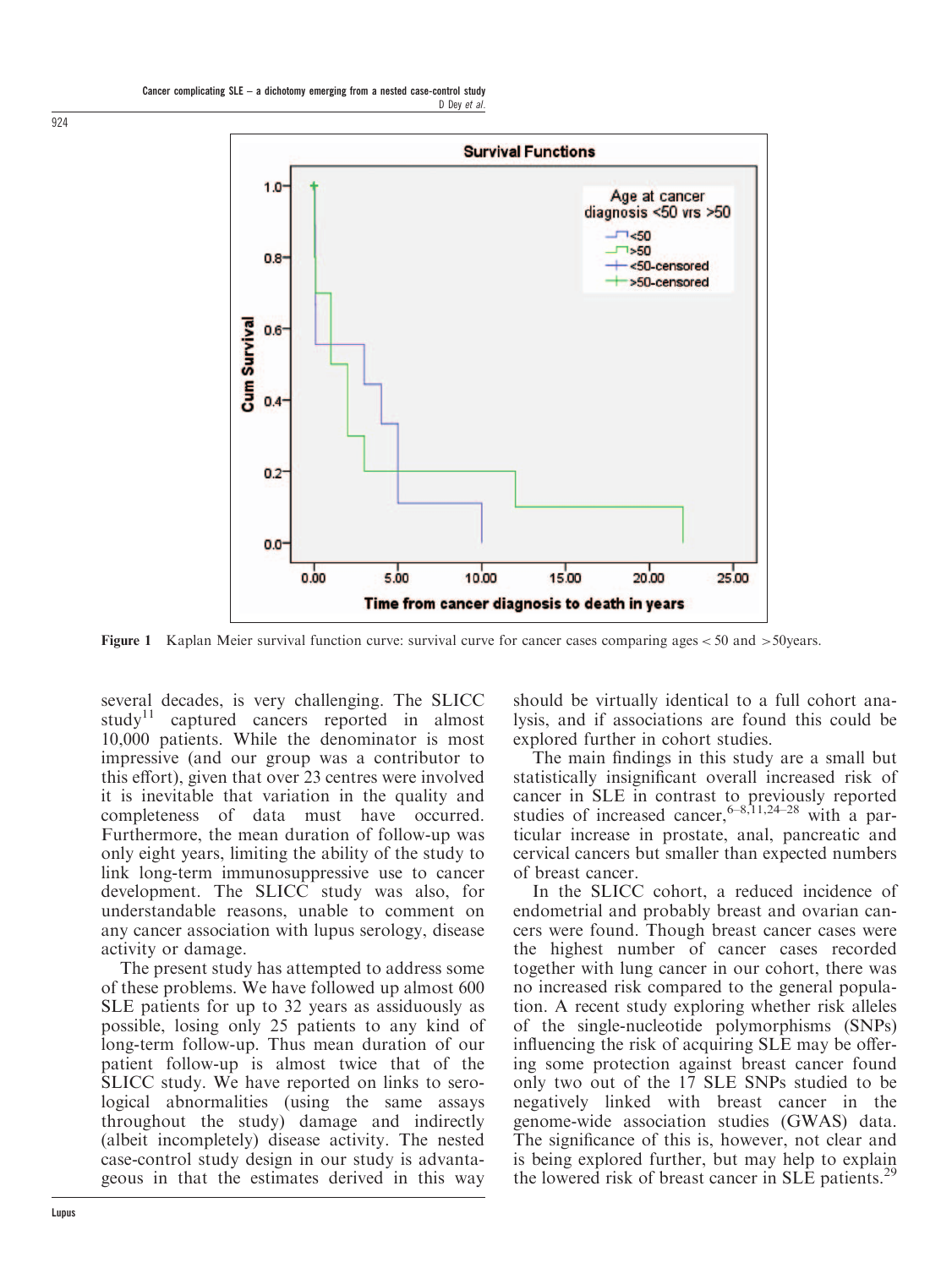Some previous studies have reported an increased risk of lung cancer with histological distribution comparable to the general population.<sup>30</sup> We found a similar distribution, but a much higher incidence of adenocarcinomas (60%, as compared to  $30\% - 40\%$ , including one case of bronchoalveolar adenocarcinoma, small cell carcinoma (20%) and one non-small cell carcinoma (20%).Though there was an increase in lung cancer cases compared to the general population, it was not statistically significant. All our cases of lung cancer were smokers (100%); smokers in the cases and controls were similar, 45.5% and 46.8%, respectively, a higher overall estimate than previous studies of smoking in lupus patients of  $17\%-21\%$ . Three out of five patients had been exposed to immunosuppressive therapy, two to azathioprine and one to methotrexate. All cases died, with four out of the five cases doing so less than a year and the other case after one year. Five-year lung cancer survival in the general population is estimated at  $7\% - 9\%$ , with  $50\%$  dying within four months of diagnosis.<sup>31</sup> One of our cases had fibrosing alveolitis, which has also been linked to lung cancer.<sup>32–34</sup> Some studies show a decreased risk of prostate cancer in SLE, with low hypoadrenergic states in men with SLE and genetic factors as possible risks; $35$  in contrast, we found an increased risk of prostate cancer.

We did not find an increase in haematological malignancies, notably the lymphomas, as other studies have reported. An interesting postulation is whether the use of rituximab, which is a treatment for B cell lymphoma, may be causing a reduction in lymphoma incidence as reported in a study in Sjögren's syndrome where it reduced risk of mucosa-associated lymphoid tissue (MALT) lymphomas.<sup>36</sup> It would be interesting to examine data from other cohorts to see if the frequencies of diagnosed lymphomas have reduced in recent times.

Multivariate analysis suggested a positive association between clinical and serological manifestations, notably musculoskeletal, haematological manifestations, anticardiolipin and antithyroid globulin antibodies and cancer risk. The strength of positive association factors was relatively weak with wide CIs, probably due to the small sample size, and larger cohorts studies are needed to confirm these findings.

It would have been optimal to relate the disease activity over time to cancer risk, using tools such as the British Isles Lupus Assessments Groups (BILAG) disease activity score. However, we did not have sufficient data on some patients, notably those followed up for greater than 20 years and

therefore could not measure these scores retrospectively.

We obtained our calculation for expected cancers based on person-years of risk calculations, meaning we considered their contribution to development of cancer only up to the time of development of the cancer and not after the disease had developed; we were limited in calculating observed rates for each year that they developed cancer though that would have been a more accurate measure. Serological tests and complement levels were also calculated at a point in time rather than over a period.

Previous studies have linked damage accrual in SLE patients, clearly associated with prior activity with cancer risk.<sup>11,37,38</sup> In our study, SLICC damage scores were found to be associated with cancer risk in univariate but not multivariate analysis. However, positive anti-dsDNA antibody status and low C3 levels, markers that are generally regarded as useful measures of activity, were not found to be statistically significantly associated with cancer risk in this study. The association with damage scores though supports the notion that disease activity (and hence eventual damage accrual) may be one of the major determinants of cancer risk development as has been found in RA rather than the use of immunosuppressive drugs. $39$  Low C3 (hazard ratio (HR) =  $6.18$ ,  $95\%$  CI 1.57– 24.22) was a significant predictor of lymphoproliferative disease and premature death in patients with primary Sjögren's.<sup>40,41</sup>

Haematological aberrations, usually manifesting as cytopaenias, is seen in both SLE and some malignancies, typically lymphoproliferative. These cytopaenias form part of the ACR classification criteria, but on occasion may be paraneoplastic phenomena. However, only two of our SLE patients developed cancers in the first two years following SLE diagnosis. Thus in these patients cytopaenias could have been related to the development of malignancy rather than SLE. We did not examine the individual contributions of the various cytopaenias.

There have been reports of excess autoantibodies in the sera of patients with cancer compared to controls, especially lymphomas, including antidsDNA, antiribonucleoprotein (anti-RNP) and anti-Smith (anti-Sm) antibodies. These data suggest these antibodies may be related to cancer development or possibly aging. In our cohort these diagnostic tests were detected prior to the patients' cancer diagnosis and thus are unlikely to be the result of their cancer.

The mechanism by which antithyroid globulin antibodies may be linked to cancer risk is unknown. Some studies indicate a significant association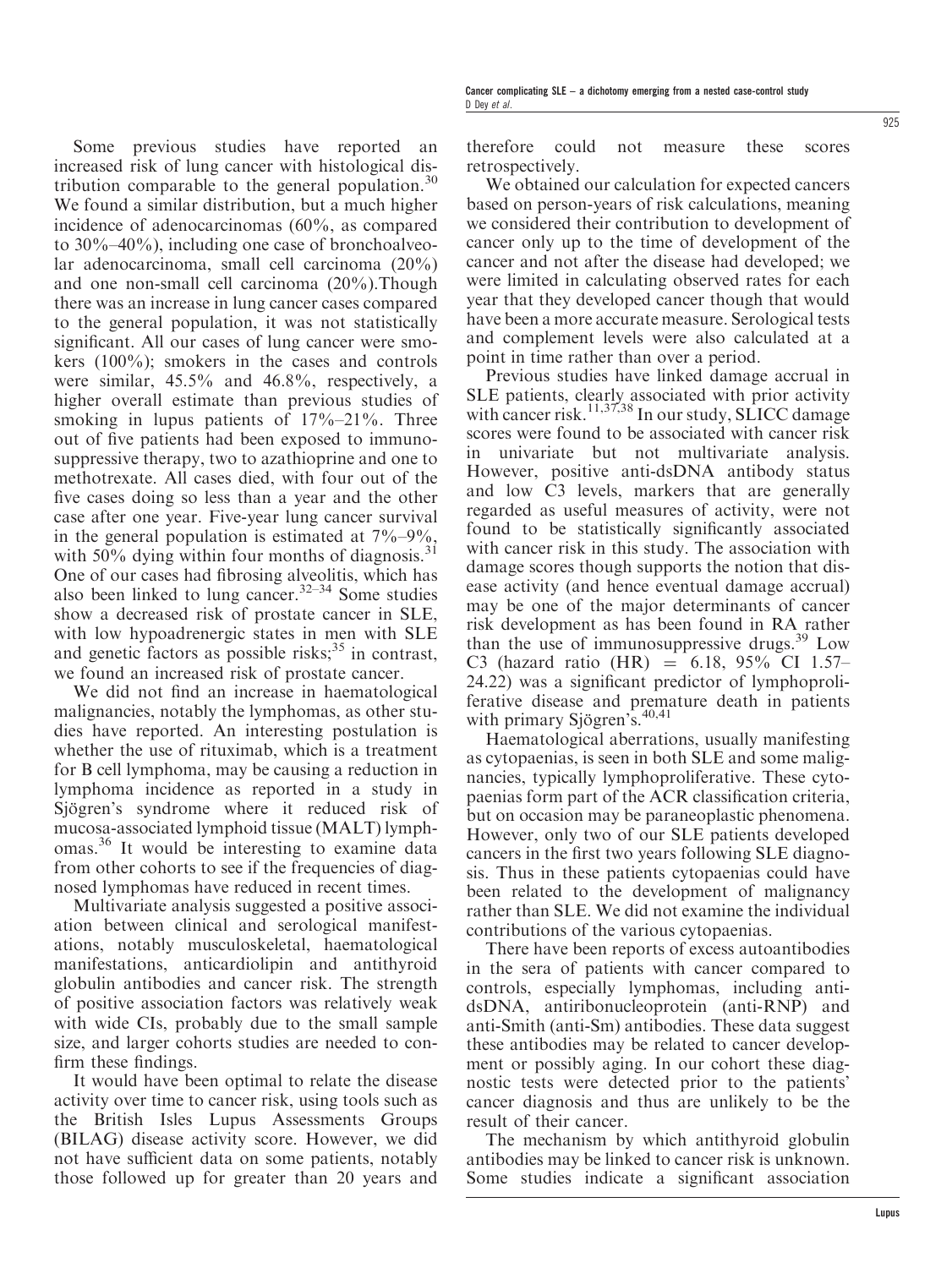between breast cancer and autoimmune and nonautoimmune thyroid disorders and some report an increased incidence of breast cancer in patients with Hashimoto's thyroiditis.<sup>42</sup> An association of antiphospholipid antibodies (aPL) and cancer has been sought. Recent findings imply an increased prevalence of certain cancers in aPL-positive patients; thus, a thorough investigation for an occult malignancy is encouraged in these patients. In addition, several studies reported on elevated levels of aPL antibodies in various malignancies.<sup>43</sup>

Relatively few patients were taking prescribed NSAIDs. This could have been because their use is not really encouraged in SLE patients. NSAID use has been in found in several studies to be associated with reduced cancer risk, especially colonic cancers and breast cancers and in patients with RA, contrary to the findings in this study.44–46

There appears to be a reduction in survival in SLE patients compared to those without cancer and earlier mortality if diagnosed at a younger age. This is a cause for concern, especially with the higher risk found of cancers associated with high mortality like lung cancer, as it diminishes the good results achieved in improving the morbidity and mortality in SLE.

Mortality from cancer has been reported to be higher in lupus patients than in the general population; previous studies showing increased mortality from lung cancers and NHL support the findings from this study.<sup>3,47</sup>

# **Conclusion**

Our results show a statistically insignificant, small overall increased risk of cancer in SLE patients, but an interesting dichotomy that some cancers appear to be more common, especially prostate and cervical cancers, but with reduction in breast cancer rates. Increased disease activity may be implicated in this risk. The clinical and serological profile of patients needs to be explored in more detail in future studies to determine the possible pathological pathways in which it predisposes some patients to increased cancer risk. The role of drugs, especially cyclophosphamide, is a subject of concern, but its role in cancer risk in SLE is not definite.

# Clinical implications

. Multi-factorial causes are involved in the increased risk of malignancy in systemic lupus erythematosus (SLE).

- . There is increased mortality from cancers and lung cancer in particular.
- . Lung, prostate and cervical cancers are increased; others, notably breast cancers, are less frequent.

#### Funding

This research received no specific grant from any funding agency in the public, commercial, or notfor-profit sectors.

#### Conflict of interest statement

Dr Dey's fellowship training was partly supported by a training bursary from the European League Against Rheumatism (EULAR).

#### **References**

- 1 Cervera R, Khamashta MA, Font J, et al. Morbidity and mortality in systemic lupus erythematosus during a 10-year period: A comparison of early and late manifestations in a cohort of 1,000 patients. Medicine 2003; 82: 299–308.
- 2 Ward M, Pyun E, Studenski S. Causes of death in systemic lupus erythematosus. Long-term followup of an inception cohort. Arthritis Rheum 1995; 38: 1492–1499.
- 3 Moss K, Ioannou Y, Sultan SM, Haq I, Isenberg DA. Outcome of a cohort of 300 patients with systemic lupus erythematosus attending a dedicated clinic for over two decades. Ann Rheum Dis 2002; 61: 409–413.
- 4 Abu-Shakra M, Urowitz MB, Gladman DD, Gough J. Mortality studies in systemic lupus erythematosus. Results from a single center. I. Causes of death. J Rheumatol 1995; 24: 1061–1065.
- 5 Dias C, Isenberg DA. Susceptibility of patients with rheumatic diseases to B-cell non-Hodgkin lymphoma. Nat Rev Rheumatol 2011; 7: 360–368.
- 6 Pettersson T, Pukkala E, Teppo L, Friman C. Increased risk of cancer in patients with systemic lupus erythematosus. Ann Rheum Dis 1992; 51: 437–439.
- 7 Ramsey-Goldman R, Mattai SA, Schilling E, et al. Increased risk of malignancy in patients with systemic lupus erythematosus. J Invest Med 1998; 46: 217–222.
- 8 Mellemkjaer L, Andersen V, Linet MS, Gridley G, Hoover R, Jorgen HO. Non-Hodgkin's lymphoma and other cancers among a cohort of patients with systemic lupus erythematosus. Arthritis Rheum 1997; 40: 761–768.
- 9 Sweeney DM, Manzi S, Janosky J, et al. Risk of malignancy in women with systemic lupus erythematosus. J Rheumatol 1995; 22: 1478–1482.
- 10 Abu-Shakra M, Gladman DD, Urowitz MB. Malignancy in systemic lupus erythematosus. Arthritis Rheum 1996; 39: 1050–1054.
- 11 Bernatsky S, Boivin JF, Joseph L, et al. An international cohort study of cancer in systemic lupus erythematosus. Arthritis Rheum 2005; 52: 1481–1490.
- 12 Matteson EL, Hickey AR, Maguire L, Tilson HH, Urowitz MB. Occurrence of neoplasia in patients with rheumatoid arthritis enrolled in a DMARD registry. The Rheumatoid Arthritis Azathioprine Registry Steering Committee. J Rheumatol 1991; 18: 809–814.

926